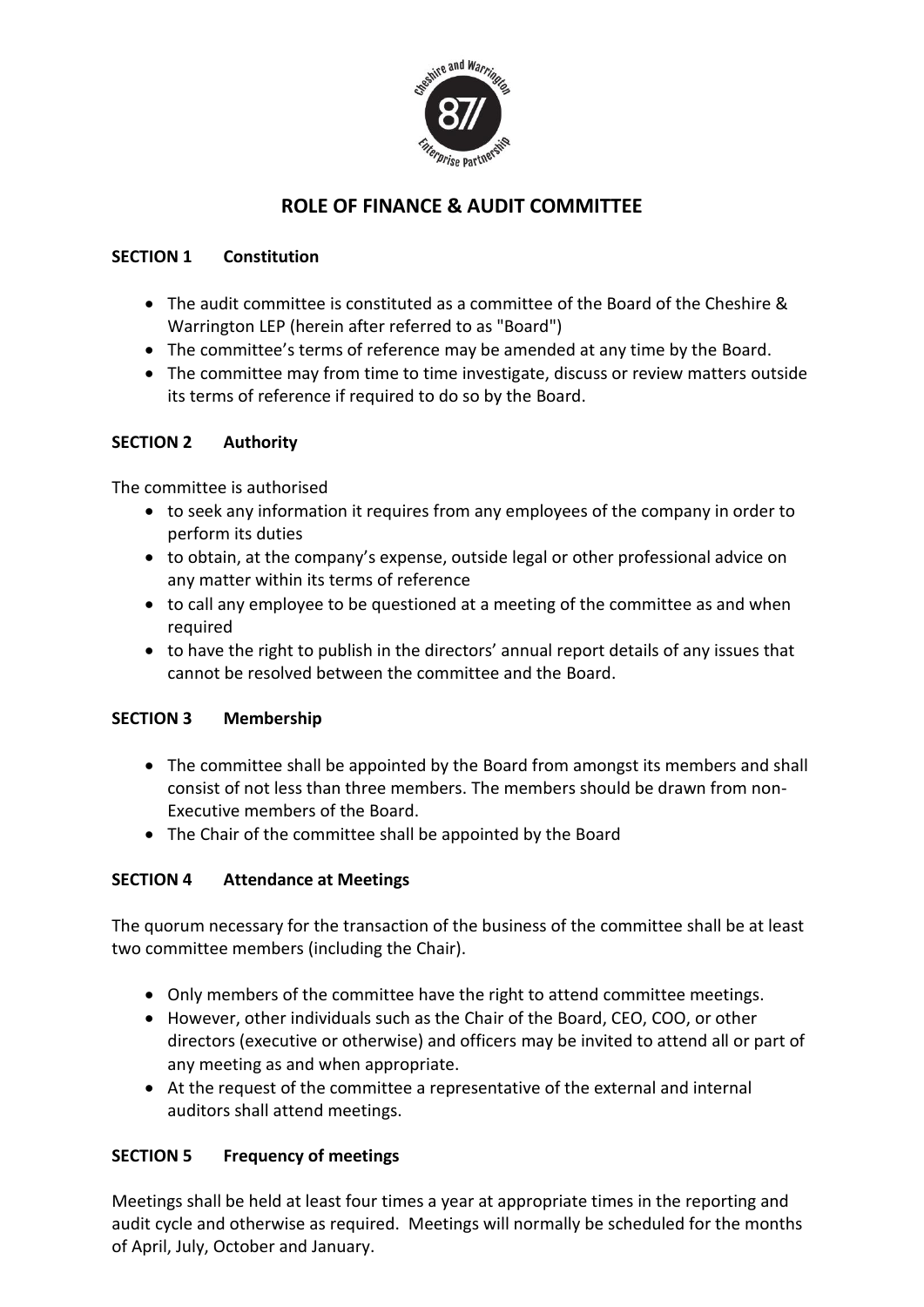

### **SECTION 6 Notice of meetings**

- Meetings of the committee shall be called by the Chair of the committee at the request of any of its members or at the request of the external or internal auditors if they consider it necessary.
- Unless otherwise agreed, notice of each meeting confirming the venue, time and date together with an agenda of items to be discussed and supporting papers, shall be forwarded to each member of the committee, any other person required to attend, no later than five working days before the meeting.
- The Chair shall minute appropriate actions, comments and decisions of all meetings of the committee, including recording the names of those present and in attendance.

### **SECTION 7 Minutes of meetings**

The minutes of committee meetings shall normally be considered at the Board meeting following the committee meeting.

### **Duties of the Audit Committee**

#### 1. *Financial reporting*

The committee shall

- a) Receive, review and comment on draft budgets prior to submission to the Board and provide advice and guidance as requested
- b) Recommend the annual budget to the Board
- c) Receive annual accounts prior to audit and recommend to the Board for approval
- d) Review the annual financial statements of the pension funds where not reviewed by the Board as a whole
- e) Receive reports from external bodies, approve actions/ action plans and to address issues raised and monitor implementation.

The committee shall review and challenge where necessary

- f) the monthly trading performance of the Company with monthly accounts sent to Committee members on a monthly basis
- g) the trading performance of the Company at each of its quarterly meetings
- h) test the "going concern" basis of the Company on a quarterly basis, and declare concerns on this matter to the wider Board as necessary. On an annual basis, the "going concern" test will be provided by the auditor and reviewed by the Committee on a more formal basis.
- i) the consistency of, and any changes to, accounting policies on a year by year basis
- j) the methods used to account for significant or unusual transactions where different approaches are possible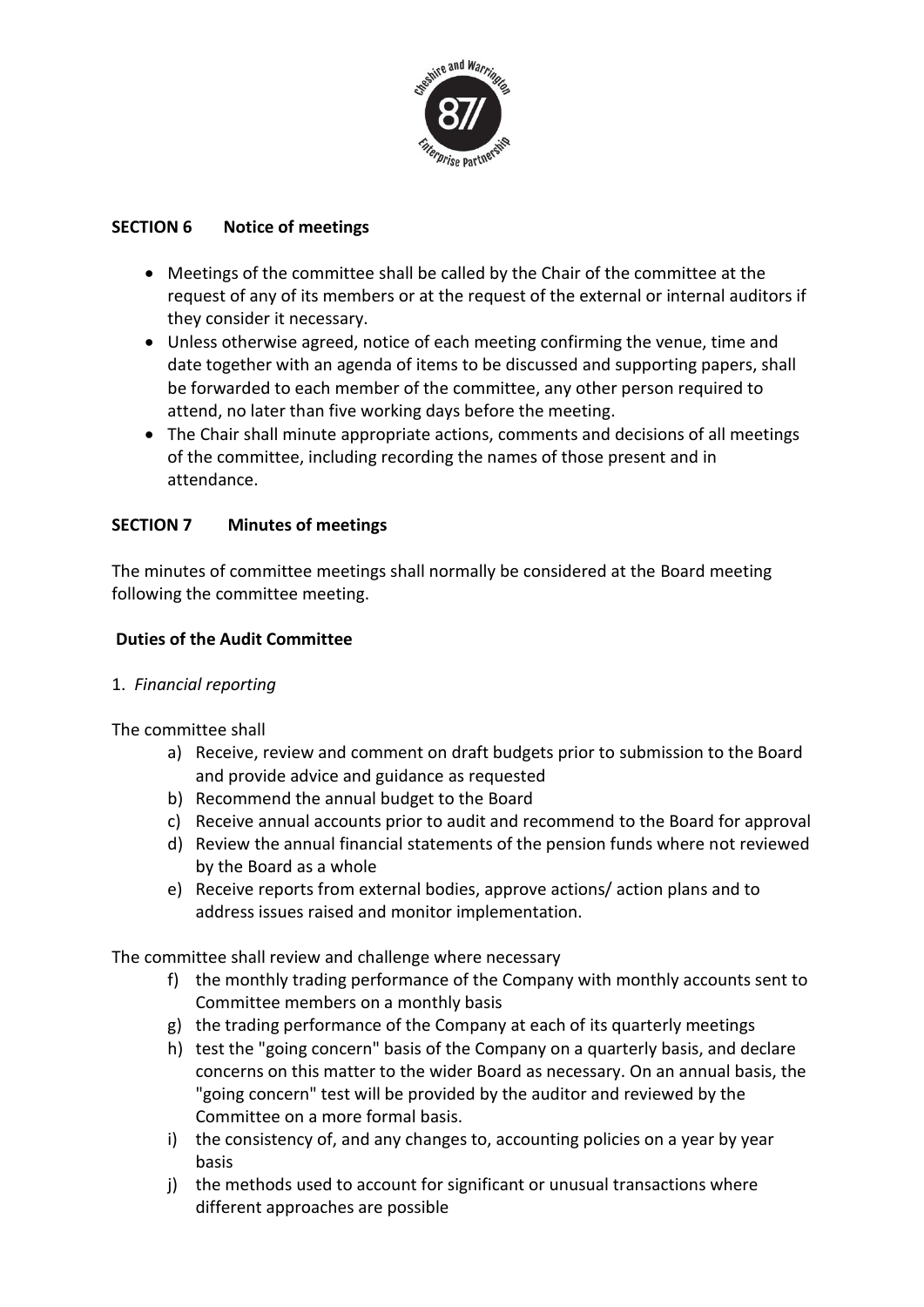

- k) whether the company has followed appropriate accounting standards and made appropriate estimates and judgements, taking into account the views of the external auditor
- l) the clarity of disclosure in the company's financial reports and the context in which statements are made; and
- m) all material information presented with the financial statements, such as the business review/operating and financial review and the corporate governance statement (insofar as it relates to the audit and risk management).

#### 2. In*ternal controls and risk management systems*

The committee shall

- a) keep under review the adequacy and effectiveness of the company's internal financial controls and internal control & risk management systems; and
- b) review and approve the statements to be included in the directors' annual report about internal controls and risk management.
- c) monitor and check that all remuneration and other disbursements are in line with those agreed by the Board or, where appropriate, the Remuneration Committee.
- d) The Audit committee will meet with the Remuneration Committee more formally on an annual basis in the month of January or at a date agreed by the relevant Chairs.
- e) The Committee will review Delegation of Authority levels for officers of the company and be consulted about any changes to these levels by the Executive Officers prior to implementing the changes
- f) The Committee will review the processes relating to cash movements and controls in relation thereto as appropriate and be consulted prior to changes to process changes and improvements.

#### 3. *Compliance, whistle blowing and fraud*

The committee shall

- a) review the adequacy and security of the company's arrangements for its employees and its contractors to raise concerns, in confidence, about possible wrongdoing in financial reporting or other matters. The committee shall ensure that these arrangements allow proportionate and independent investigation of such matters and appropriate follow up action.
- b) review the company's procedures for detecting fraud
- c) review the company's systems and controls for the prevention of bribery and receive reports on non-compliance

#### 4. *Internal audit*

The committee shall monitor and review the effectiveness of the company's internal audit function in the context of its overall risk management system

a) approve the appointment and removal of the internal auditor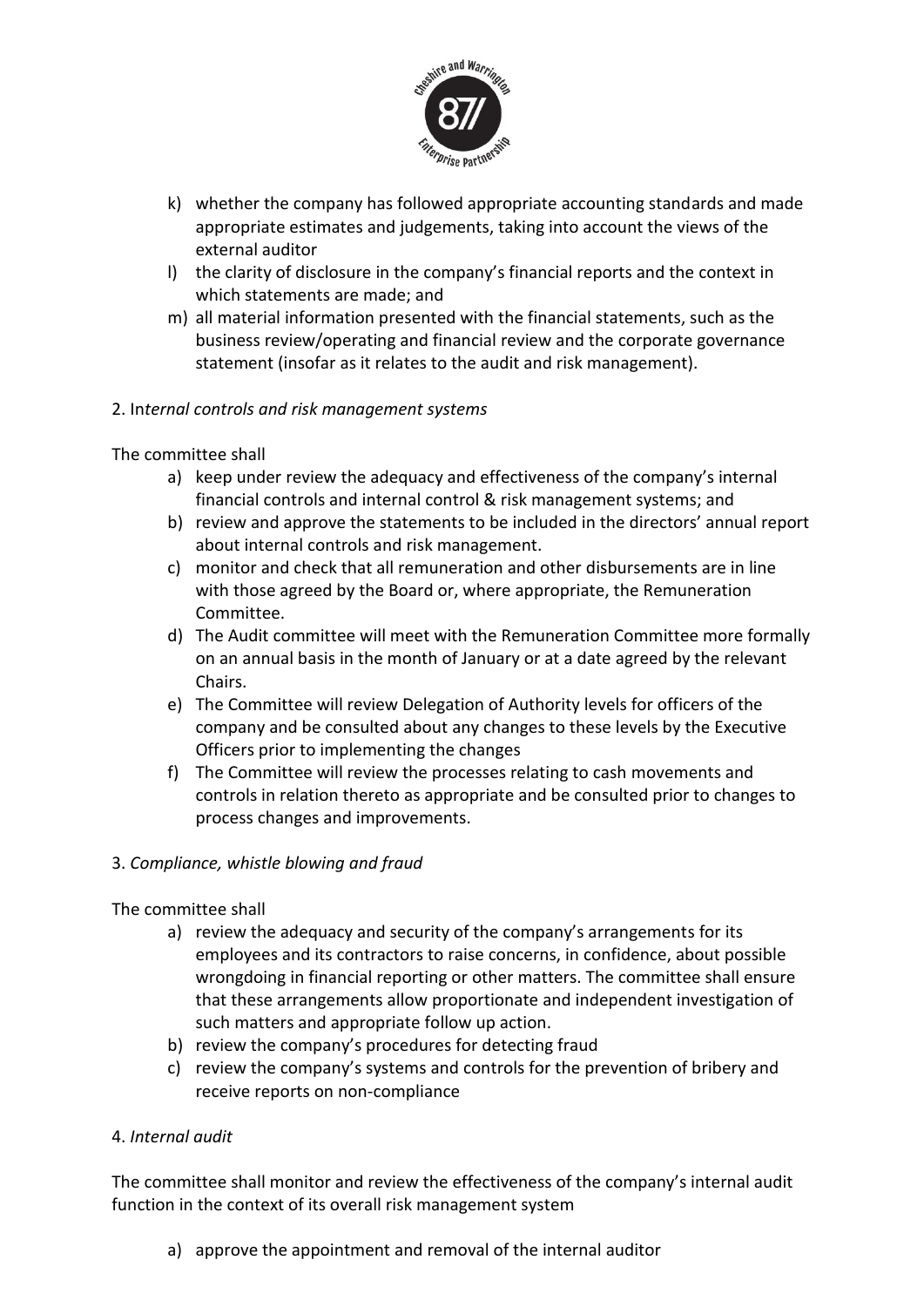

- b) review and assess the annual internal audit plan
- c) review reports from the internal auditor to the committee
- d) review and monitor the executive's reaction to the findings and recommendations of the internal auditor
- e) meet the internal audit partner at least once a year, without the executive being present, to discuss the remit and any issues arising from the internal audits carried out. The audit partner shall be given the right of direct access to the Chair of the committee.

#### 5. *External audit*

#### The committee shall

- a) consider and make recommendations to the Board in relation to the appointment, re-appointment and removal of the company's external auditor. The committee shall oversee the selection process for a new auditor and, if an auditor resigns the committee shall investigate the issues leading to his and decide whether any action is required.
- b) review and monitor the external auditor's independence, objectivity and the effectiveness of the audit process which shall include a report from the external auditor on their own internal quality procedures
- c) oversee the relationship with the external auditor including (but not limited to)
	- i. recommendations on their remuneration whether fees for audit or nonaudit services and that the level of fees is appropriate to enable an adequate audit to be conducted
	- ii. approval of their terms of engagement, including any engagement letter issued at the start of each audit and the scope of the audit
	- iii. satisfying itself that there are no relationships (such as family, employment, investment, financial or business) between the auditor and the company (other than in the ordinary course of business)
	- iv. monitoring the auditor's compliance with relevant ethical and professional guidance on the rotation of audit partner, the level of fees paid by the company compared to the overall fee income of the firm, office and partner and other related requirements
	- v. seeking to ensure co-ordination with activities of the internal auditor
- d) meet regularly with the external auditor, including once at the planning stage before the audit and once after the audit at the reporting stage. The committee shall meet the external auditor at least once a year, without the executive being present, to discuss the auditor's remit and any issues arising from the audit
- e) review and approve the annual audit and ensure that it is consistent with the scope of the audit engagement
- f) review the findings of the audit with the external auditor. This shall include i. a discussion of any major issues which arose during the audit ii. any accounting and audit judgements iii. levels of errors identified during the audit iv. the effectiveness of the audit